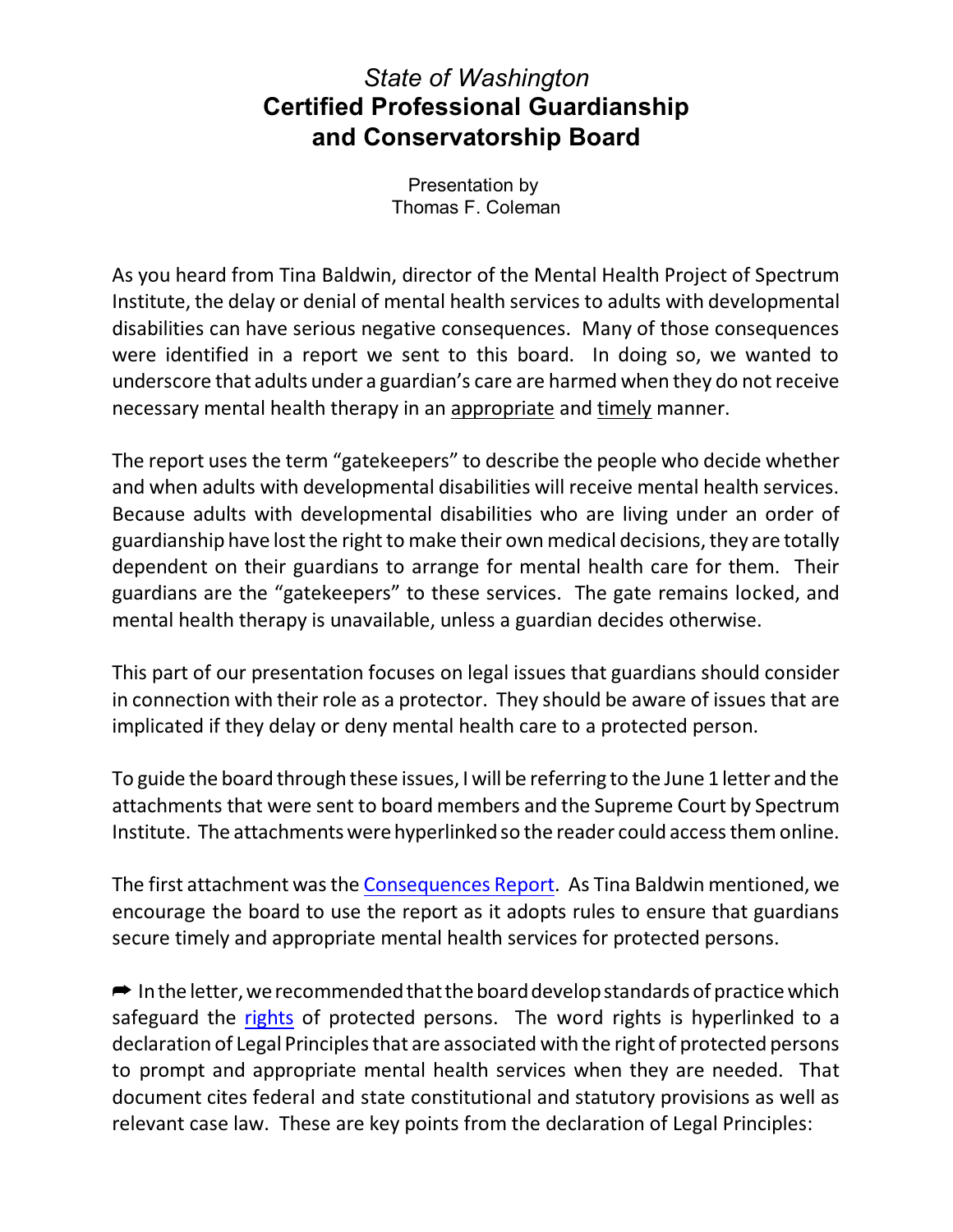• The constitutional right to make medical decisions is infringed when a judge transfers medical decision-making authority from an adult to a guardian. As a result, due process requires the court, through the guardian, to exercise medical decision-making in a responsible manner.

• Adults with developmental disabilities have the right to equal access to health care services. (Wash. Rev. Statutes [71A-10.030](https://casetext.com/statute/revised-code-of-washington/title-71a-developmental-disabilities/chapter-71a10-general-provisions/section-71a10030-civil-and-parental-rights-not-affected) declares that "The existence of developmental disabilities does not affect the civil rights of the person with the developmental disability except as otherwise provided by law.") I am unaware of any law that permits deficient medical services for this vulnerable population. As the "gatekeeper" to such services, a guardianmustbe pro-active in knowing when mental health care is needed and take steps to secure it promptly. Delay can have serious negative consequences to a protected person.

• Failure to secure prompt and appropriate mental health care may constitute "dependent adult neglect" and trigger an investigation by adult protective services. (Wash. Rev. Statutes [74.34.020\(16\)](https://app.leg.wa.gov/rcw/default.aspx?cite=74.34.020) defines "neglect" as a pattern of inaction by a person with a duty of care that fails to provide services to maintain the mental health of a vulnerable adult.

• The Americans with Disabilities Act (and [RCW 49.60.030](https://apps.leg.wa.gov/rcw/default.aspx?cite=49.60.030)) may be violated if a guardian negligently deprives a protected person of prompt and appropriate mental health services. It is the duty of the State of Washington, as part of an ongoing judicial proceeding, to ensure meaningful access to the services that are provided or coordinated by a guardian. As gatekeepers to mental health services, both courts and court-appointed guardians have duties under Title II of the ADA.

 $\rightarrow$  In the letter, we asked the board to develop rules of practice that conform to the standards that have been adopted by the National Guardianship Association.

## • **[NGA Standard 14](https://www.guardianship.org/wp-content/uploads/2017/07/NGA-Standards-with-Summit-Revisions-2017.pdf)** - **Decision-Making About Medical Treatment**:

Requiresthat a guardianbe **pro-active**. "[T]he guardianshall. . . **monitor** . . . the health and well-being of the person under guardianship."

Requires that a guardian act **competently.** "[T]he guardian shall ensure that all medical care for the person is **appropriately** provided . . ."